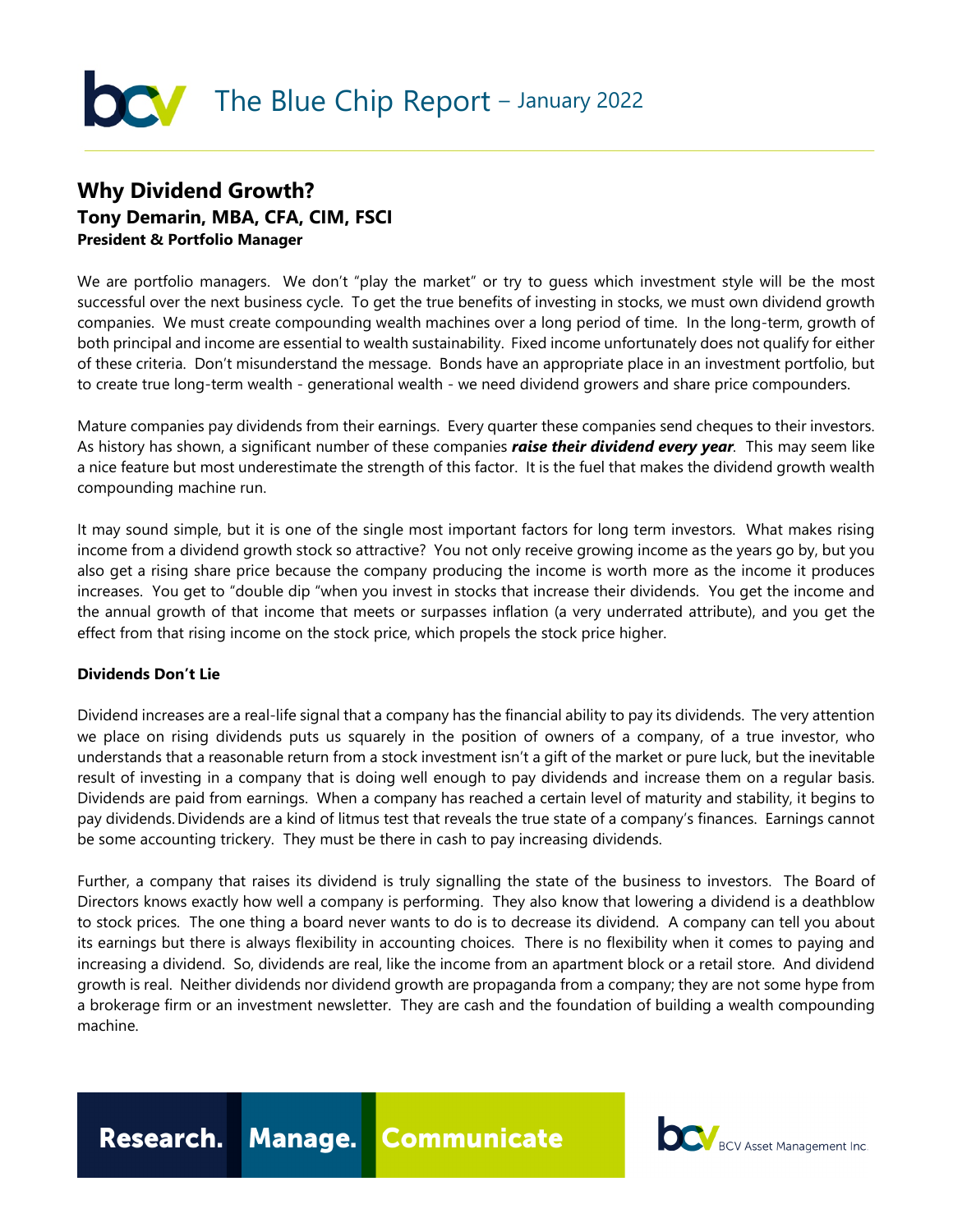#### **An Example**

Fortis Inc. (TSE: FTS) is an energy delivery business**.** Ninety-three percent of its total assets are investments in infrastructure that support the safe and reliable transmission and distribution of electricity and natural gas to customers. Historically, Fortis has increased its dividend for 48 consecutive years. It's considered a true Canadian Dividend Aristocrat. In Canada, only Canadian Utilities Limited (TSE: CU) has increased its dividend for more consecutive years (49 years) than Fortis. A graph below highlights in blue the dividend increases by Fortis over the past 48 years. The payout ratio is also important to know how much of a company's annual earnings is being dedicated to dividends. A lower percentage means a company has more room to increase its dividend based on its earnings. At a 50% payout ratio, Fortis has ample room to potentially increase its dividend. In late 2021 Fortis stock hit an all-time high of \$61.54 per share.



(1) 2010 to current year calculated using US GAAP; prior to 2010, calculated using Canadian GAAP

There can be several reasons for making an investment in a business such as a compelling valuation, long-term secular trends in the industry or simply consistent profitability. However, the one defining factor BCV looks for is dividend growth, as that has proven over time to be a significant source of returns. Instead of guessing which sector or style will be in favour next year, we'll stick to collecting our growing stream of income, and letting the compounding machine do the work for us.

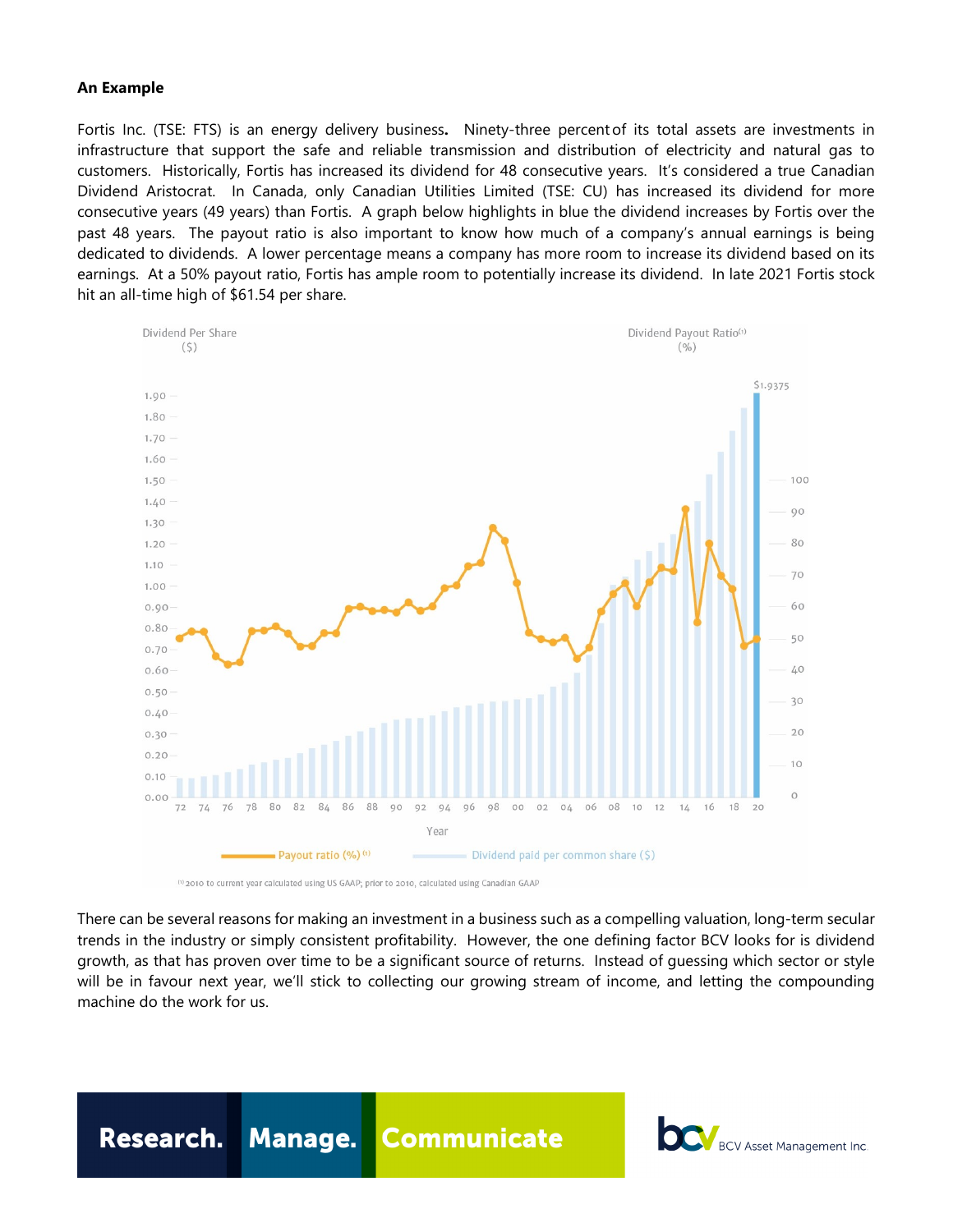## **The Siren Song of Speculation Cory Lang, CFA, CPA, CA Portfolio Manager**

In Greek mythology, Sirens, creatures that were half woman and half bird, sang beautiful songs that were so enrapturing that sailors would unintentionally crash their ships into the rocks as they tried to get nearer to the source of the wonderful sound. The term 'siren song' now refers to something that is very alluring, particularly one that is seductive or deceptive. You don't have to look far in the current financial markets to see many siren songs at work.

When the Federal Reserve of the United States looked at the financial and economic repercussions of a global pandemic back in March of 2020, they decided that there was no limit to the amount of financial support they would provide. One of the unintended consequences of accommodative monetary policies is the increase in speculative activity across many classes of investments: stocks, bonds, private equity and even art and collectibles. The lure of quick and sometimes extremely high returns has even come from new assets such as cryptocurrency and non-fungible tokens ("NFT").

It's very easy to succumb to the desire to make easy money. Who wants to put in the hard work of investing where you read annual reports, listen to conference calls, build financial models, and assess long-term economic trends, when you can throw some money into a crypto and be a millionaire in days or weeks? The financial press and social media make the situation worse for investors who don't have the discipline or knowledge to understand the risks being assumed with some of these new investment assets.

Recently, there have been two platforms within virtual arena that have captured investor interest: NFTs and the metaverse. NFT's are a recent innovation that has attracted speculative dollars. Essentially, investors are paying money for digital code that is unique and based on blockchain technology. Some of these have sold for tens of millions of dollars. For "code" - something that isn't tangible. The metaverse is also one of the latest songs we've heard from the Sirens. The metaverse is essentially a digital world where individuals can do many of the same things as the real world, such as going to a concert or socializing with friends. There has lately been a land rush for digital property, where investors are spending real dollars on some lines of code for a piece of land in the metaverse. There could be is a business case for selling products in a digital realm, but with an unlimited amount of digital space, the question of why that be particularly valuable remains unanswered.

Speculation and investment are often used interchangeably, but we would argue they are very different. A speculator will often be taking much higher risk as the outcomes tend to be highly uncertain. In addition, there will often be no income stream, such as a dividend to support the initial outlay. The volatility or change in the value of the speculative investment will also be much higher than a traditional "investment". You only need to review a price chart of a cryptocurrency to establish this point. Finally, speculation will more often result in significant losses as the only investment thesis is based on the Greater Fool Theory, which states that the reason for holding an asset is that the price will go up when another fool will pay a higher price.

Investment - as we practice it - means minimizing the risk of loss, while providing a satisfactory income stream and a reasonable return on the capital outlay. This requires more time and effort, as we want to put in the time and effort so that we have a complete understanding of the business and underlying fundamentals. And the real problem with this approach is that it takes time. When the media is bombarding you with stories about teenagers getting rich overnight, it takes great discipline to stick to your investment process, but that is what we do at BCV.